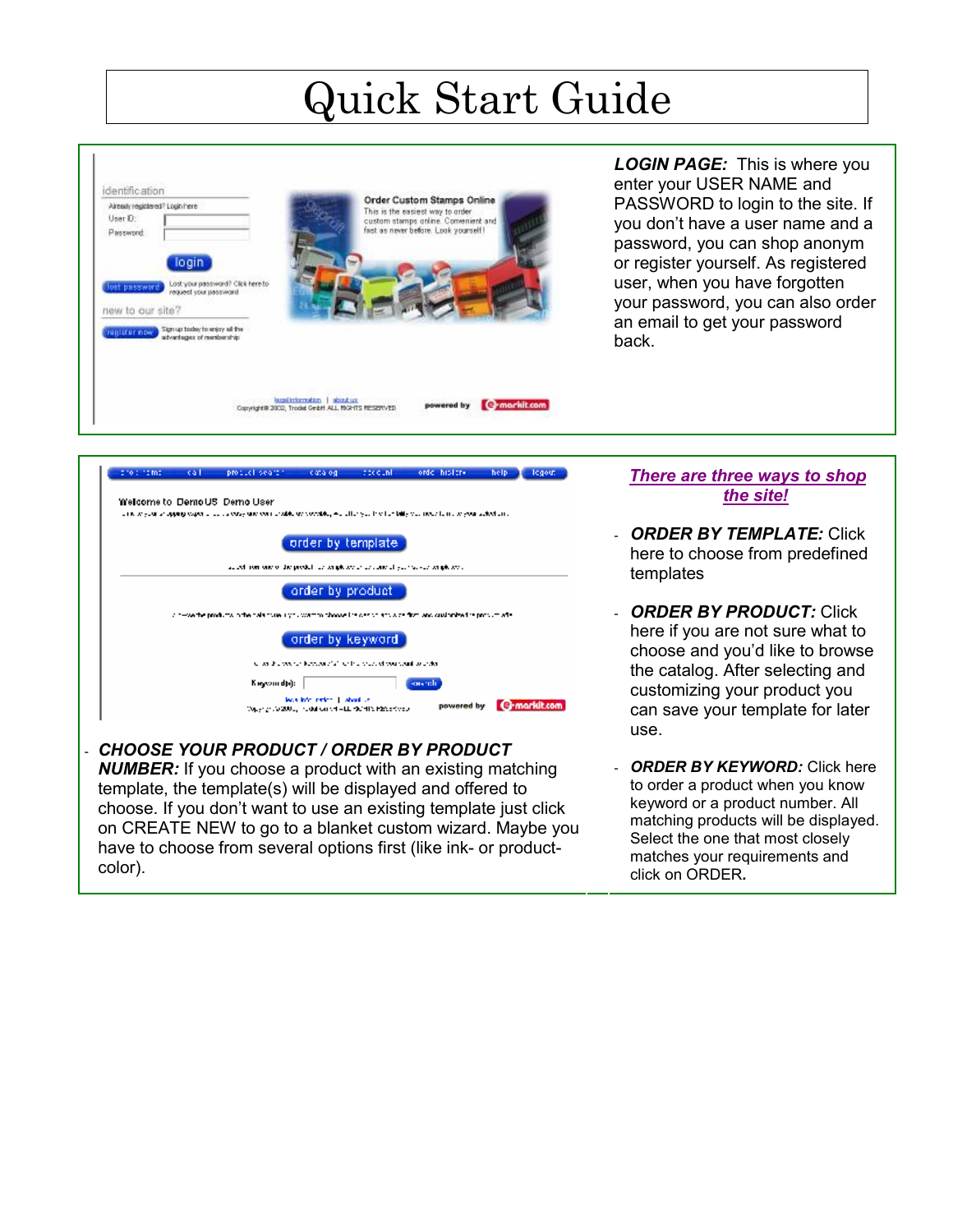

*If you click on a category of "Order by template" this is the next screen you'll see*

SELECT A TEMPLATE: *This page will allow you to view all the templates that have been saved for the product of this categroy.* 

Here is a tab labeled "General Templates". As time goes on and more and more templates are added to the site, other folders will be added. The other tabs you may see are "Your Templates" and "Your Company Templates".

- · *GENERAL TEMPLATES:* This tab is available to all users who log into the site. These are created by the manufacturer for general use and available for all types of products.
- · *YOUR TEMPLATES:* These templates are saved **exclusively** under your user name and password. This privacy feature allows them to only be available to you.
- *YOUR COMPANY TEMPLATES:* If you create a template that needs to be available to other users within your organization, contact the manufacturer and they will see that it is added to the "Your Company Templates" folder.

**PRODUCT CHOICES:** By clicking on any template of your choice, you will be sent to the custom wizard immediately.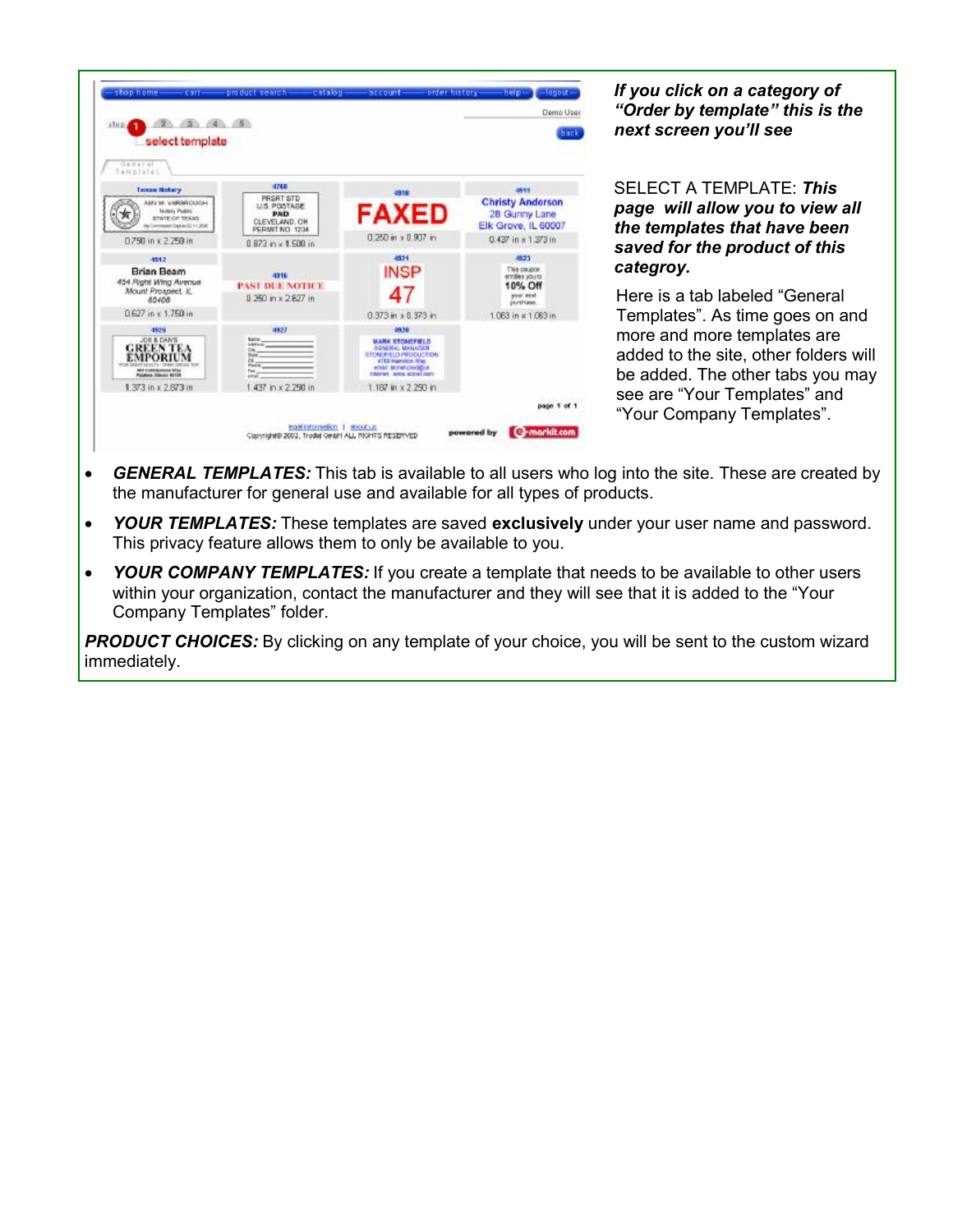| step $\begin{pmatrix} 1 & 2 & 3 \end{pmatrix}$ | 65h<br>edit template                                                      |                         |                                  |                                                      |                                      | back                                                                                                                                                                                                                                                           |              |
|------------------------------------------------|---------------------------------------------------------------------------|-------------------------|----------------------------------|------------------------------------------------------|--------------------------------------|----------------------------------------------------------------------------------------------------------------------------------------------------------------------------------------------------------------------------------------------------------------|--------------|
| selected product                               | Width: 1.751 in                                                           |                         |                                  |                                                      |                                      |                                                                                                                                                                                                                                                                |              |
|                                                | <b>Brian Beam</b><br>454 Right Wing Avenue<br>Mount Prospect, IL<br>60406 |                         | Height: 0.625 in<br>Zoom: 200% * |                                                      |                                      |                                                                                                                                                                                                                                                                |              |
|                                                | Preview image does not represent actual imprint size.<br>update preview   |                         | email proof                      |                                                      |                                      | next                                                                                                                                                                                                                                                           |              |
| <b>4912 Black Printy</b>                       | Text<br>Test                                                              | Spacing<br>Font semples | <b>Euted lines</b>               | Rorder<br>Size                                       | $\overline{\mathbf{B}}$              | Graphics<br>U. Hor. Align                                                                                                                                                                                                                                      |              |
| Plate strainard, 36F x 1.76F<br>\$ \$8.90      | <b>Brian Bears</b>                                                        | Ariol                   |                                  | 图 11 里                                               |                                      | <b>R</b> F F Center                                                                                                                                                                                                                                            | ≝            |
| <b>Ink Color: Black</b>                        | 454 Right Wing Avenue                                                     | Ariot                   |                                  | $= 16$                                               |                                      | $\Pi$ $\Box$ $\Pi$ $\Box$ Center                                                                                                                                                                                                                               | <b>KIRIN</b> |
| Choose Ink Color                               | Mount Prospect, IL                                                        | Ariol                   |                                  | $\frac{1}{2}$                                        |                                      | $\blacksquare$ $\blacksquare$ $\blacksquare$ $\blacksquare$ $\blacksquare$ $\blacksquare$ $\blacksquare$ $\blacksquare$ $\blacksquare$ $\blacksquare$ $\blacksquare$ $\blacksquare$ $\blacksquare$ $\blacksquare$ $\blacksquare$ $\blacksquare$ $\blacksquare$ |              |
|                                                | 60406                                                                     | Ariot                   |                                  | $=$ 10                                               | $\Pi$ $\Gamma$ $\Pi$ $\Gamma$ Center |                                                                                                                                                                                                                                                                |              |
| next smaller                                   |                                                                           | Artal                   |                                  | $-12$                                                |                                      | $\blacksquare$ $\blacksquare$ $\blacksquare$ $\blacksquare$ $\blacksquare$ $\blacksquare$ $\blacksquare$ $\blacksquare$ $\blacksquare$ $\blacksquare$ $\blacksquare$ $\blacksquare$ $\blacksquare$ $\blacksquare$ $\blacksquare$                               | ÿ            |
| next bigger.                                   | Apply to all lines                                                        |                         |                                  | $\mathbb{Z}$ $\mathbb{Z}$ $\cap$ $\mathbb{Z}$ $\cap$ |                                      |                                                                                                                                                                                                                                                                | 圛            |
|                                                | Vertical Alignment Midde                                                  |                         |                                  |                                                      |                                      |                                                                                                                                                                                                                                                                |              |

- *NEXT SMALLER / NEXT BIGGER:* If the text doesn't fit on this mount size, click here to select the next smaller respective bigger stamp size.
- **SPACING:** This tab is only used when precise alignment is absolutely necessary. It allows you to move lines from left to right and top to bottom. A positive number in the INDENT field will move the line from its original position to the right. A negative number will move the line to the left. The same applies to the V. SPACE field.
- **RULED LINES:** This tab will give you the option to add ruled lines to your text. Click the box to add a ruled line or leave blank for no line. DISTANCE refers to the amount of space desired from the end of the line to the edge of the stamp and the numbers listed represent point sizes. LINE DIRECTION refers to the direction you want the line to extend from the wording.
- **BORDER:** Click on this tab and you have the option to place a border around the text by choosing "border on". Then select your thickness, distance and shape.
- **GRAPHICS:** This tab allows you to upload or select a graphic for your layout. They can ONLY be uploaded in a .bmp format at 300 dpi. The graphic can be scaled to size, aligned with text and saved for future use.
- **ROUND / FLAT:** If the stamp is avaliable in two formats (round and flat) you can change to the other format by clicking one of these buttons.

Once you have chosen your product the next screen you see is the page where you can customize the product to your specific needs. When you are pleased with your layout, click the "next" button.

- *UPDATE PREVIEW:* Click here to view any changes you make. Adjust the ZOOM to control the size of the preview.
- *EMAIL PROOF:* If you would like to receive an image sized to scale for proofing purposes, click here and one will be emailed to you.
- **TEXT:** Here you will customize the text for this specific product. Even though you will be changing what is here, your saved template will NOT be altered and you will have the option (next page) to save this as a new template.
- *FONT:* To change the font style, click on the DOWN ARROW and choose accordingly. If you are not sure how a particular font looks, click on the FONT SAMPLE button and you will have all styles.
- **SIZE:** Here you have the option to change the height of the text. HINT: 12 Points = 1/8", 24 Points  $= 1/4$ ", 36 Points = 3/8"
- *B, I and U:* These attributes will allow you to customize your typestyle. B is Bold, I is *Italic* and U is Underlined.
- *HORIZONTAL ALIGNMENT:* Selecting any of these choices will align your text.
- *VERTICAL ALIGNMENT: allows* you to adjust all lines to the top, middle or bottom of the available space.
- *APPLY TO ALL LINES:* Clicking in any of these fields allows you to change ALL lines of text at one time.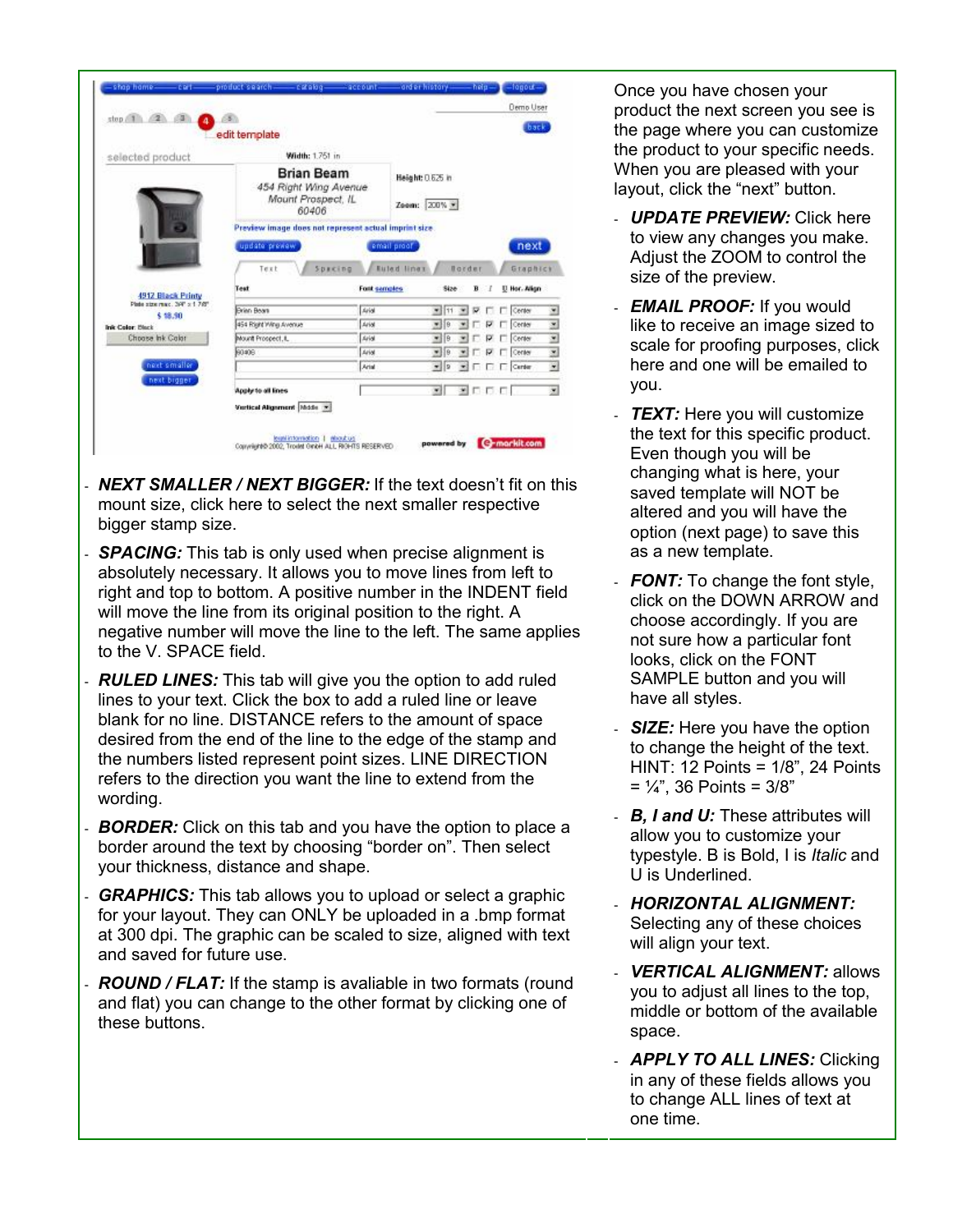

This page ("proof reading") gives you the chance to proof your work before moving on.

- *TEMPLATE NAME:* If you would like to save this layout as a template for future use, name the template and click on SAVE AND ADD TO CART. This template will be saved to YOUR TEMPLATE folder. (HINT: Templates will be saved to the folder in alphabetical order)
- *ADD TO CART:* If it is not necessary to save this layout for future reference, just click ADD TO CART.

|                                                                                                                                                                                          |            |                   |                                                         |            |        | Tamin User   |
|------------------------------------------------------------------------------------------------------------------------------------------------------------------------------------------|------------|-------------------|---------------------------------------------------------|------------|--------|--------------|
| my shopping cart                                                                                                                                                                         |            |                   |                                                         |            |        |              |
|                                                                                                                                                                                          |            |                   |                                                         |            |        |              |
| Use the SHIPPING or SPECIAL Instructions in a children in viewer car to soccil-englishing chesses. Therein handing<br>noprested in the information codes say for populasion in sectional |            |                   |                                                         |            |        |              |
|                                                                                                                                                                                          |            |                   |                                                         |            |        |              |
| update com.)<br>continue site sping.                                                                                                                                                     |            |                   |                                                         |            |        | check out.   |
| 702.09<br>Ъ,                                                                                                                                                                             | SU.        | Custom            | Spook                                                   | Trice cost | Sudder | Romac        |
| \$912 Discl-Finite<br>Intelligence Land                                                                                                                                                  | TP-3-201-4 | Easterd           | heli uctions.                                           | \$10.90    | 110.90 | г            |
|                                                                                                                                                                                          |            |                   |                                                         | ι,         | 美臣長    |              |
|                                                                                                                                                                                          |            |                   |                                                         |            |        |              |
| order by keyword                                                                                                                                                                         |            |                   |                                                         |            |        |              |
| was this sheet inside an denitle groupship corporate this performing a keywour seamer.                                                                                                   |            |                   |                                                         |            |        |              |
|                                                                                                                                                                                          |            |                   |                                                         |            |        |              |
|                                                                                                                                                                                          |            |                   |                                                         |            |        |              |
|                                                                                                                                                                                          |            |                   | Keywordisi:                                             |            |        | continue     |
|                                                                                                                                                                                          |            |                   |                                                         |            |        |              |
|                                                                                                                                                                                          |            | legal não nation. | 5,000,000                                               |            |        |              |
|                                                                                                                                                                                          |            |                   | Comprehistoriito, Incidat Gele 179 - 400 - 514 (417) C. | powered by |        | Grmarkit.com |
|                                                                                                                                                                                          |            |                   |                                                         |            |        |              |
|                                                                                                                                                                                          |            |                   |                                                         |            |        |              |
|                                                                                                                                                                                          |            |                   |                                                         |            |        |              |
|                                                                                                                                                                                          |            |                   |                                                         |            |        |              |
|                                                                                                                                                                                          |            |                   |                                                         |            |        |              |
|                                                                                                                                                                                          |            |                   |                                                         |            |        |              |
|                                                                                                                                                                                          |            |                   |                                                         |            |        |              |
|                                                                                                                                                                                          |            |                   |                                                         |            |        |              |
|                                                                                                                                                                                          |            |                   |                                                         |            |        |              |
|                                                                                                                                                                                          |            |                   |                                                         |            |        |              |
|                                                                                                                                                                                          |            |                   |                                                         |            |        |              |
|                                                                                                                                                                                          |            |                   |                                                         |            |        |              |
|                                                                                                                                                                                          |            |                   |                                                         |            |        |              |
|                                                                                                                                                                                          |            |                   |                                                         |            |        |              |

e Shopping Cart page simply riews your purchases. You have veral options from this point.

- *UPDATE CART:* If you make a change (f.e. Quantity, Remove) to the cart from this page, click UPDATE CART to save your changes. If not, the changes won't be processed.
- *CONTINUE SHOPPING:* When you have more items to order, click here and return to the HOME page to make your next selection.
- **PREVIEW:** Click here to view the layout for this line item.
- **INSTRUCTIONS:** If there are special instructions for this line item, enter the necessary information here.
- *CHECK OUT:* Click here if you are done shopping.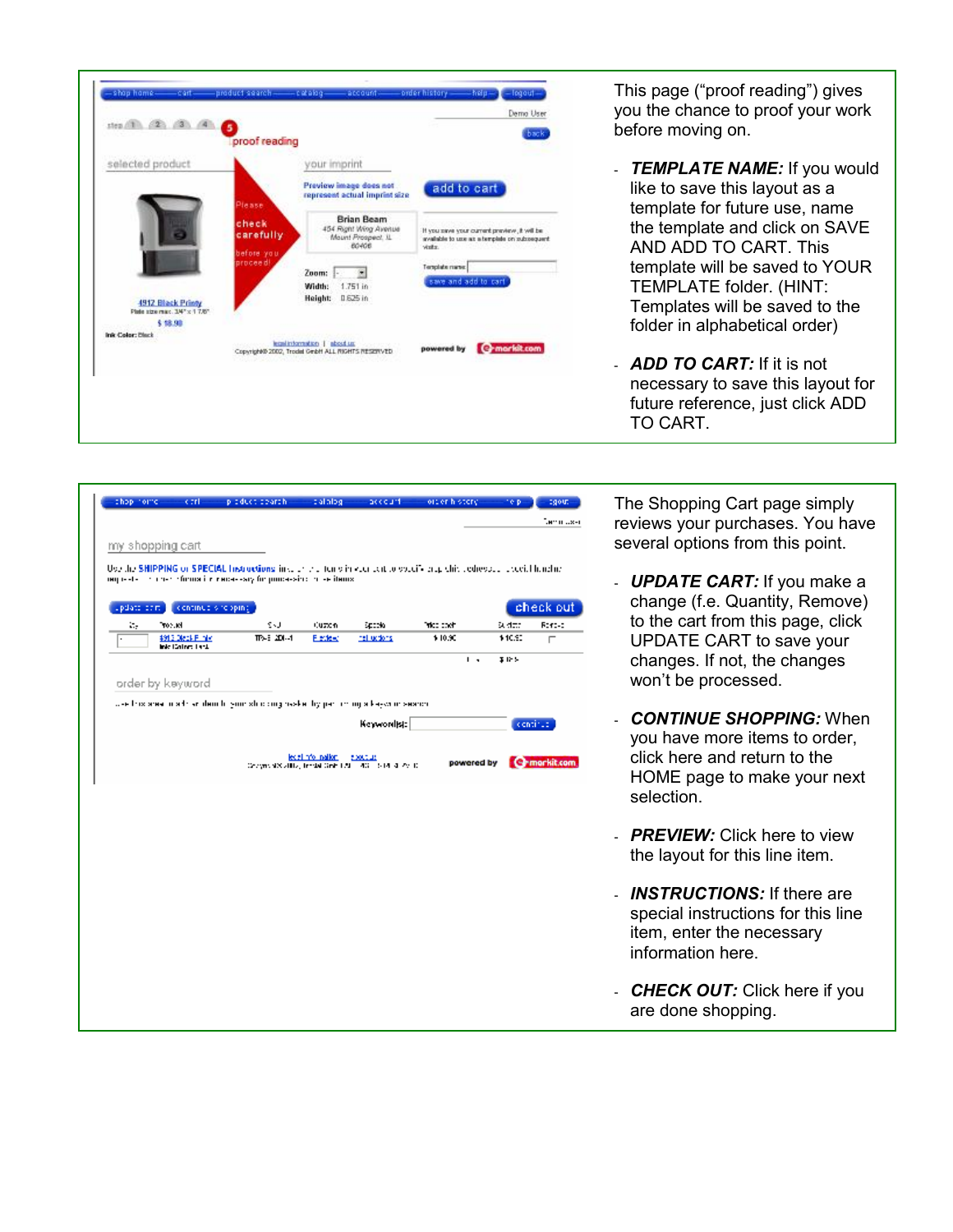|                          |                                           |                                                                    |                  |                |                   |                                                                                                                         | Jemo Lozr    |
|--------------------------|-------------------------------------------|--------------------------------------------------------------------|------------------|----------------|-------------------|-------------------------------------------------------------------------------------------------------------------------|--------------|
|                          | change billing address                    |                                                                    |                  |                |                   | change shipping address                                                                                                 |              |
| <b>Franke</b>            | Film) whereas T                           |                                                                    |                  |                | <b>Frank:</b>     | Shoring Advess #                                                                                                        |              |
| Hame:<br>Company:        | (amelikan                                 |                                                                    |                  |                | Name:<br>Compagn: | Dame User                                                                                                               |              |
| Address:                 | Damu Straet                               |                                                                    |                  |                | Address:          | Dan C Straat                                                                                                            |              |
|                          | slating 1. S.H.C.                         | , inted States of America.                                         |                  |                |                   | States 1 - 104<br>Unled States of America                                                                               |              |
| И шин:<br>Face:          | 23456759                                  |                                                                    |                  |                | Ишле<br>Гек       | 23456789                                                                                                                |              |
|                          | maka nhangaa j                            |                                                                    |                  |                |                   | make enanges.                                                                                                           |              |
|                          |                                           |                                                                    |                  |                |                   |                                                                                                                         |              |
|                          | my shopping cart                          |                                                                    |                  |                |                   |                                                                                                                         |              |
|                          |                                           |                                                                    |                  |                |                   | Use the SHIPPING or SPECIAL Instructions in as arrest tems in your sett to specify arapichic addresses, accelei handing |              |
|                          |                                           | requests, thoman information necessary for processing those items. |                  |                |                   |                                                                                                                         |              |
|                          | continue shooping.                        |                                                                    |                  |                |                   | confirm and cubmit creat                                                                                                |              |
| Digital ad ad            |                                           | 441                                                                | 0.65 N           | 100000         | Prints Haven      |                                                                                                                         | to according |
|                          | <b>BRITTING CROSS</b><br>InterCulor Elico | 64915-4-1                                                          | <b>Energie a</b> | edition in ex- |                   | 医胫骨                                                                                                                     | $-18 -$      |
|                          |                                           |                                                                    |                  |                |                   | Tobal                                                                                                                   | 948 CD       |
|                          |                                           |                                                                    |                  |                |                   | Norm league (ii) humanite ray) hourself he handled in artistness to try or to obtain the<br>▾                           | 14700        |
|                          |                                           |                                                                    |                  |                |                   | Sales Tay<br>Desend Tokel                                                                                               | -1 -<br>-068 |
| billing option           |                                           |                                                                    |                  |                |                   |                                                                                                                         |              |
|                          |                                           |                                                                    |                  |                |                   |                                                                                                                         |              |
| $\varepsilon_{\rm muwe}$ |                                           | <b>Punchase Onder &amp;</b>                                        |                  |                |                   |                                                                                                                         |              |
|                          |                                           | Regulation &                                                       |                  |                |                   |                                                                                                                         |              |
|                          |                                           | Your Order &                                                       |                  |                |                   |                                                                                                                         |              |
|                          |                                           | Card Darter Grid Int:                                              |                  |                |                   |                                                                                                                         |              |
|                          |                                           | <b>Department:</b>                                                 |                  |                |                   |                                                                                                                         |              |
|                          |                                           |                                                                    |                  |                |                   |                                                                                                                         |              |
|                          |                                           |                                                                    |                  |                |                   |                                                                                                                         |              |
|                          |                                           |                                                                    |                  |                |                   | <b>BILLING OPTION:</b> Also any pertinent information regarding the                                                     |              |
|                          |                                           |                                                                    |                  |                |                   | billing of the order is entered on this page. Maybe you can                                                             |              |
|                          |                                           |                                                                    |                  |                |                   |                                                                                                                         |              |
|                          |                                           |                                                                    |                  |                |                   | chosse from different paying options like INVOICE or CREDIT                                                             |              |
|                          |                                           |                                                                    |                  |                |                   |                                                                                                                         |              |
|                          |                                           |                                                                    |                  |                |                   |                                                                                                                         |              |
|                          |                                           |                                                                    |                  |                |                   |                                                                                                                         |              |
|                          |                                           |                                                                    |                  |                |                   | <b>PURCHASE ORDER#: (PURCHASE ORDER:,</b>                                                                               |              |
|                          |                                           |                                                                    |                  |                |                   |                                                                                                                         |              |
|                          |                                           |                                                                    |                  |                |                   | REQUISTION#:, YOUR ORDER #:, COST CENTER:,                                                                              |              |
|                          |                                           |                                                                    |                  |                |                   | DEPARTMENT:) Any of these fields can be used for your                                                                   |              |
|                          |                                           | respective reference numbers.                                      |                  |                |                   |                                                                                                                         |              |
| CARD.                    |                                           |                                                                    |                  |                |                   | ! PLEASE NOTE: This is your last opportunity to review the                                                              |              |

ordering process has been compiled here. In addition you can review all the items in the cart. Clicking CONFIRM AND SUBMIT ORDER will submit your order for production.

Here you will find the fields to direct HOW and WHERE this order should be shipped and billed.

- *BILLING ADDRESS / SHIPPING ADDRESS:* The first profile will be the default one for this USER NAME and PASSWORD. Click on the drop down box if you would like this particular order billed or shipped differently. By clicking on MAKE CHANGES you can create new profiles or change the data content of the existing ones.

At this page you have also the chance to change quantity, remove items or continue shopping, etc. like in the previous page. (Please click UPDATE CART so that your changes are saved.)

- *POSTAL SERVICE:* With this drop down box you can choose from the offered shipping options. (Please note that the shipping price may also vary from quantity, weight or even price.)